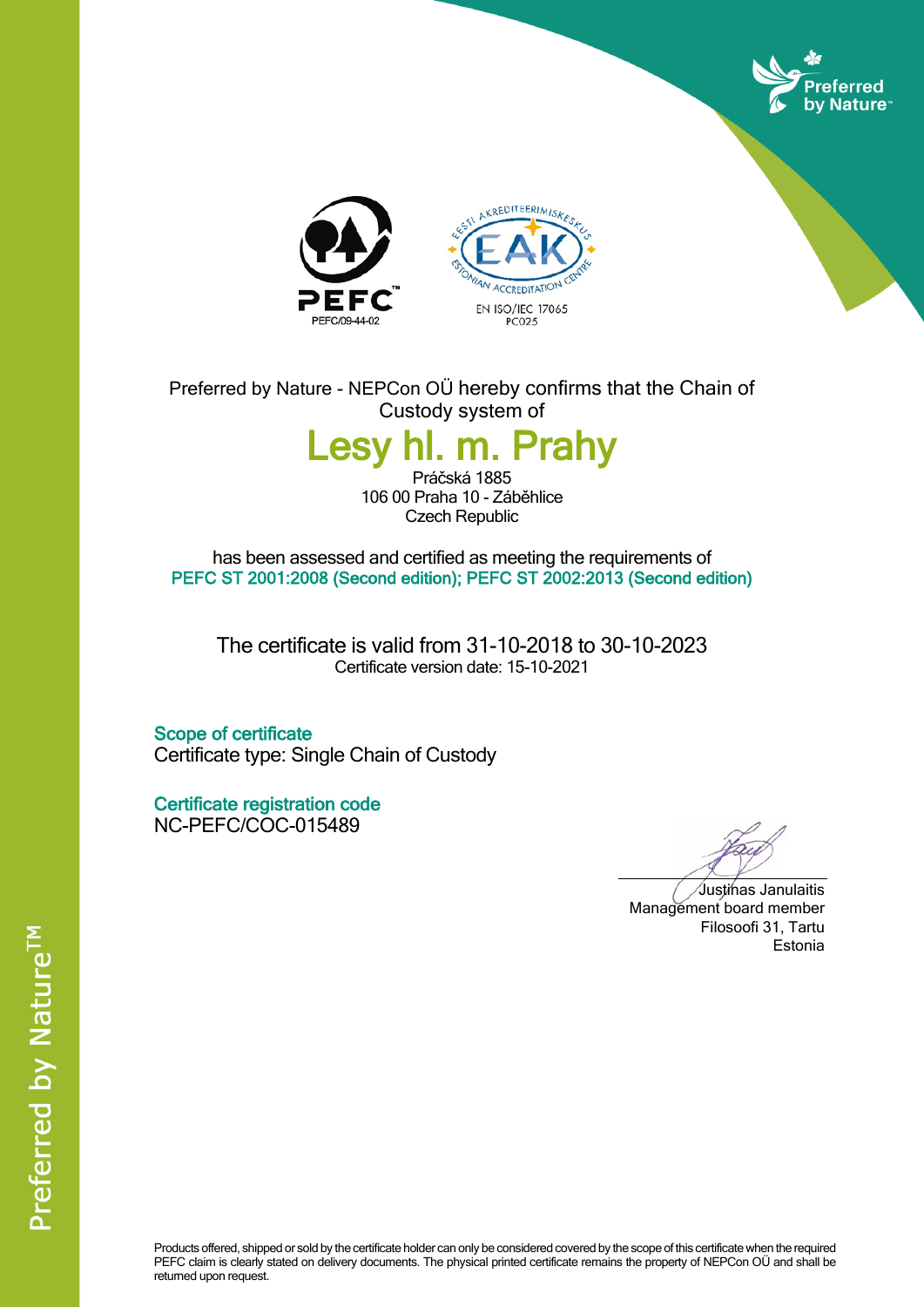

## **Annex A: Scope of Lesy hl. m. Prahy PEFC Chain of Custody Certificate NC-PEFC/COC-015489**

| <b>Product Type</b> | <b>PEFC Claims</b>  | <b>CoC Method</b>   | <b>Input Material</b><br>Category |
|---------------------|---------------------|---------------------|-----------------------------------|
| 01010 - Roundwood   | 100% PEFC Certified | Physical separation | Certified material                |
| 01020 - Pulpwood    | 100% PEFC Certified | Physical separation | Certified material                |
| 02010 - Fuelwood    | 100% PEFC Certified | Physical separation | Certified material                |
| 03020 - Sawnwood    | 100% PEFC Certified | Physical separation | Certified material                |

Products offered, shipped or sold by the certificate holder can only be considered covered by the scope of this certificate when the required PEFC claim is clearly stated on delivery documents. The physical printed certificate remains the property of NEPCon OÜ and shall be returned upon request.